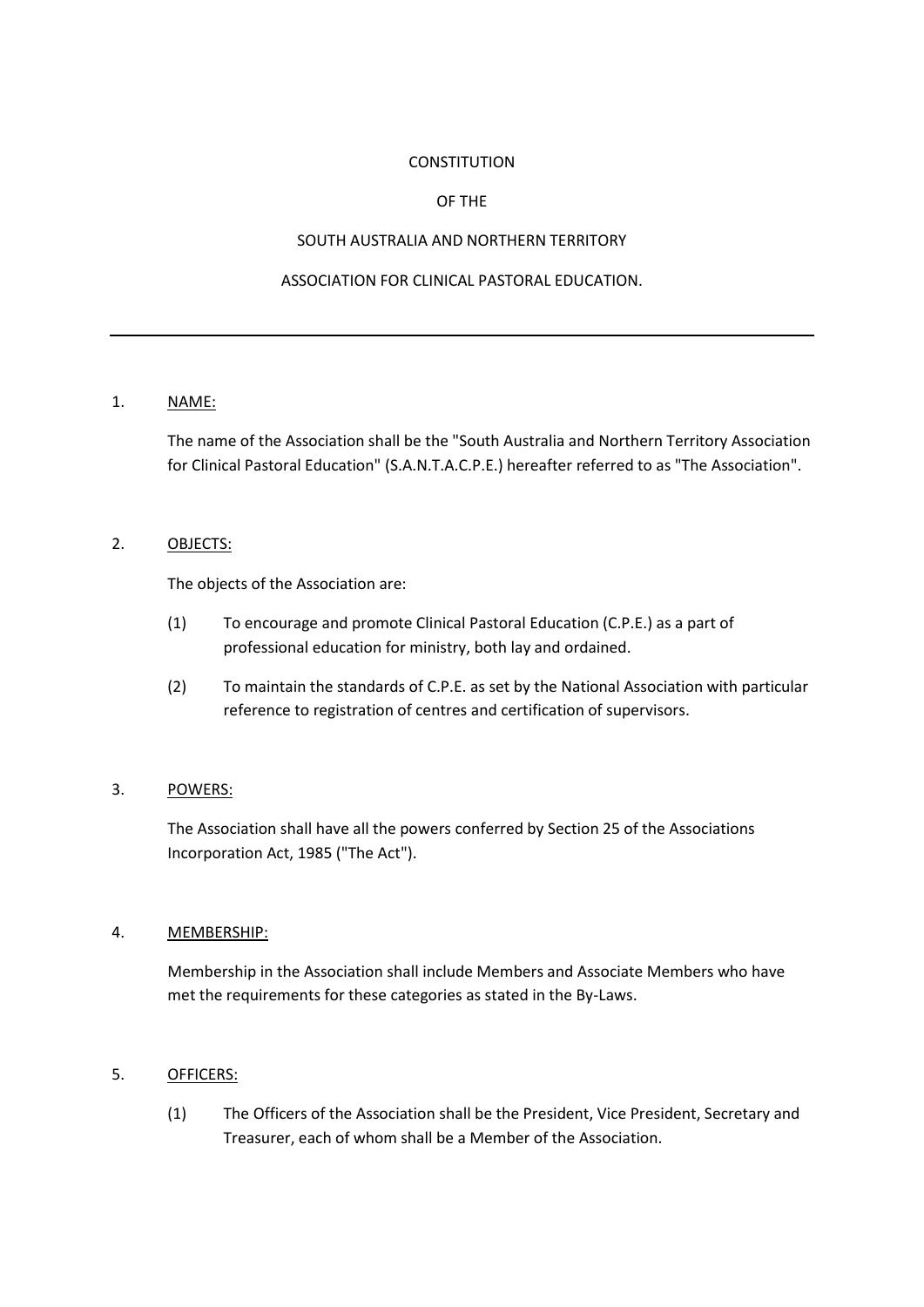- (2) These officers, together with two (2) others of the Association elected at the Annual General Meeting, shall form the Executive with the power to act between meetings according to the policies of the Association. The Executive shall be empowered to co-opt to its membership one further member of the Association as a replacement member who shall have all the rights and privileges of members of the Executive. Such co-opted members shall hold office until the next succeeding Annual General Meeting.
- (3) The President shall preside over all meetings of the Executive and the Association and shall have power to call meetings of the Executive and shall report to the Annual General Meeting.
- (4) The Vice President in the absence of the President shall assume the above duties.
- (5) The Secretary shall be the public officer and the chief executive officer of the Association and shall:
	- (i) keep a record of all meetings of the Executive and the Association;
	- (ii) maintain correspondence, issue notices of annual meetings at least one month in advance;
	- (iii) give ample notice regarding meetings of the Executive;
	- (iv) keep an accurate roll of Association members and a file of all other materials relevant to the operations of the Association;
	- (v) prepare a report of the activities of the Association for presentation to the Annual Meeting.
- (6) The Treasurer shall keep an account of all funds and shall pay all monies in accordance with the policies of the Association. An audited report shall be presented at the Annual Meeting.
- (7) Nominations for the office bearers and other Executive members shall be called for when the notice of the Annual Meeting is circulated and shall be made in writing to the Secretary at least twenty-four (24) hours before the scheduled meeting date. Nominations shall be signed by at least two members of the Association and should indicate that the consent of the nominee has been obtained. Where an election is required, scrutineers shall be appointed and a secret ballot be conducted at the Annual Meeting.

#### 6. OTHER COMMITTEES:

The association may appoint other committees as it deems appropriate with a member of the Executive as Chairperson.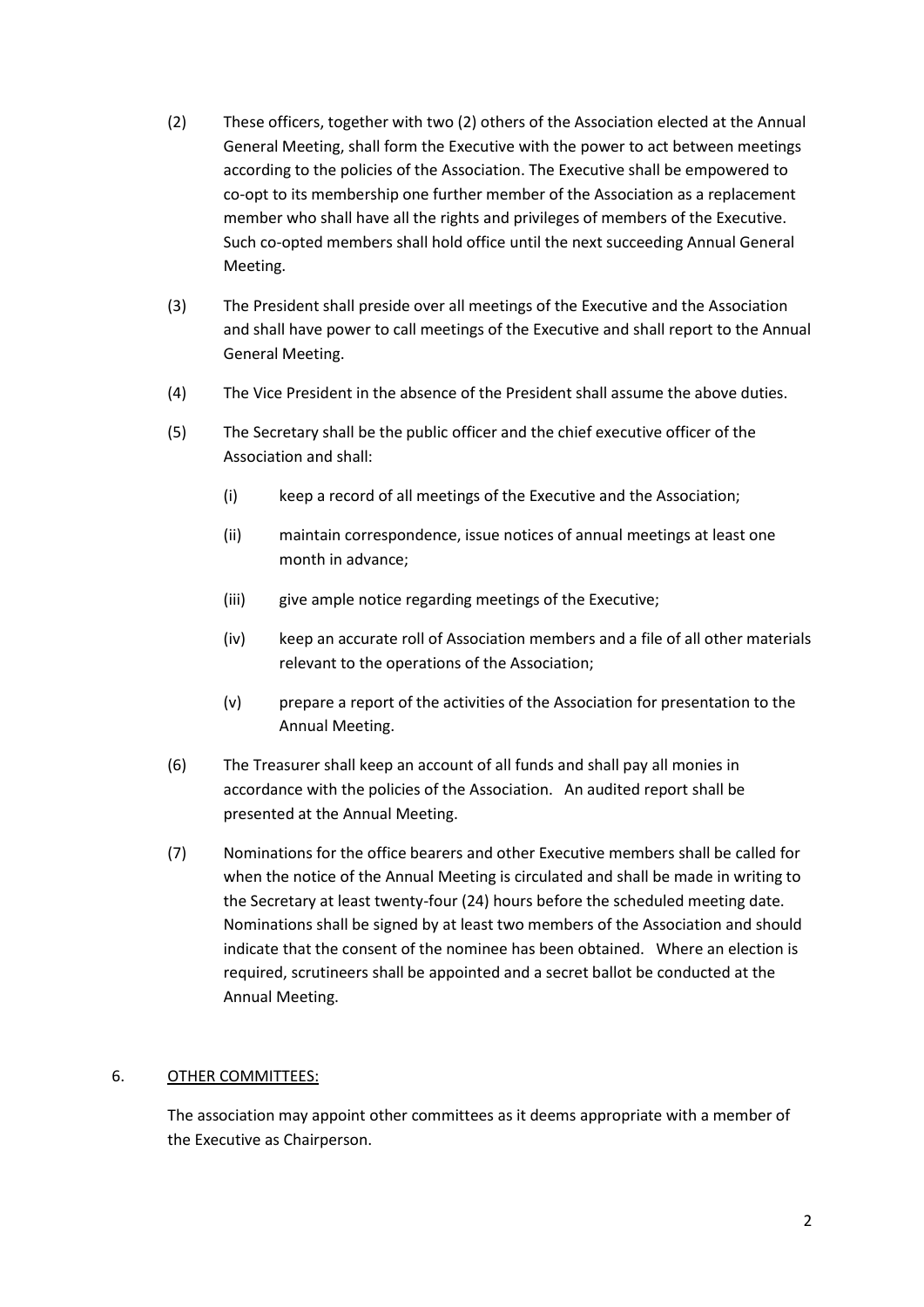### 7. ANNUAL GENERAL MEETING:

There shall be an annual general meeting of the Association, the date and place of which shall be decided by the Executive.

## 8. AMENDMENTS:

This Constitution may be amended by a two-thirds majority of Members present at an annual general meeting provided that the proposed amendment shall have been submitted in writing to the Secretary in sufficient time to be circulated with the notice of the annual general meeting and provided that voters participating by postal proxy vote are deemed to be present at the meeting.

## 9. BY-LAWS:

The Executive may make-such by-laws as in their opinion provide for the order and gocd government of the Association. Such by-laws may be disallowed by the resolution of any meeting of the Association called for that purpose.

### 10. COMMON SEAL:

- (1) The Association shall have a common seal upon which its corporate name shall appear in legible characters.
- (2) The seal shall not be used without the express authorisation of the Executive and every use of the seal shall be recorded in the minute book of the Association. The affixing of the seal shall be witnessed by any two members of the Executive.
- (3) The seal shall be kept in the custody of the secretary or such other person as the Executive may from time to time determine.

# 11. NON-PROFIT CLAUSE:

The assets and income of the Association shall be applied solely in furtherance of its objects and no portion shall be distributed directly or indirectly to its members except as bona fide compensation for services rendered or expenses incurred on behalf of the Association.

# 12. WINDING UP: